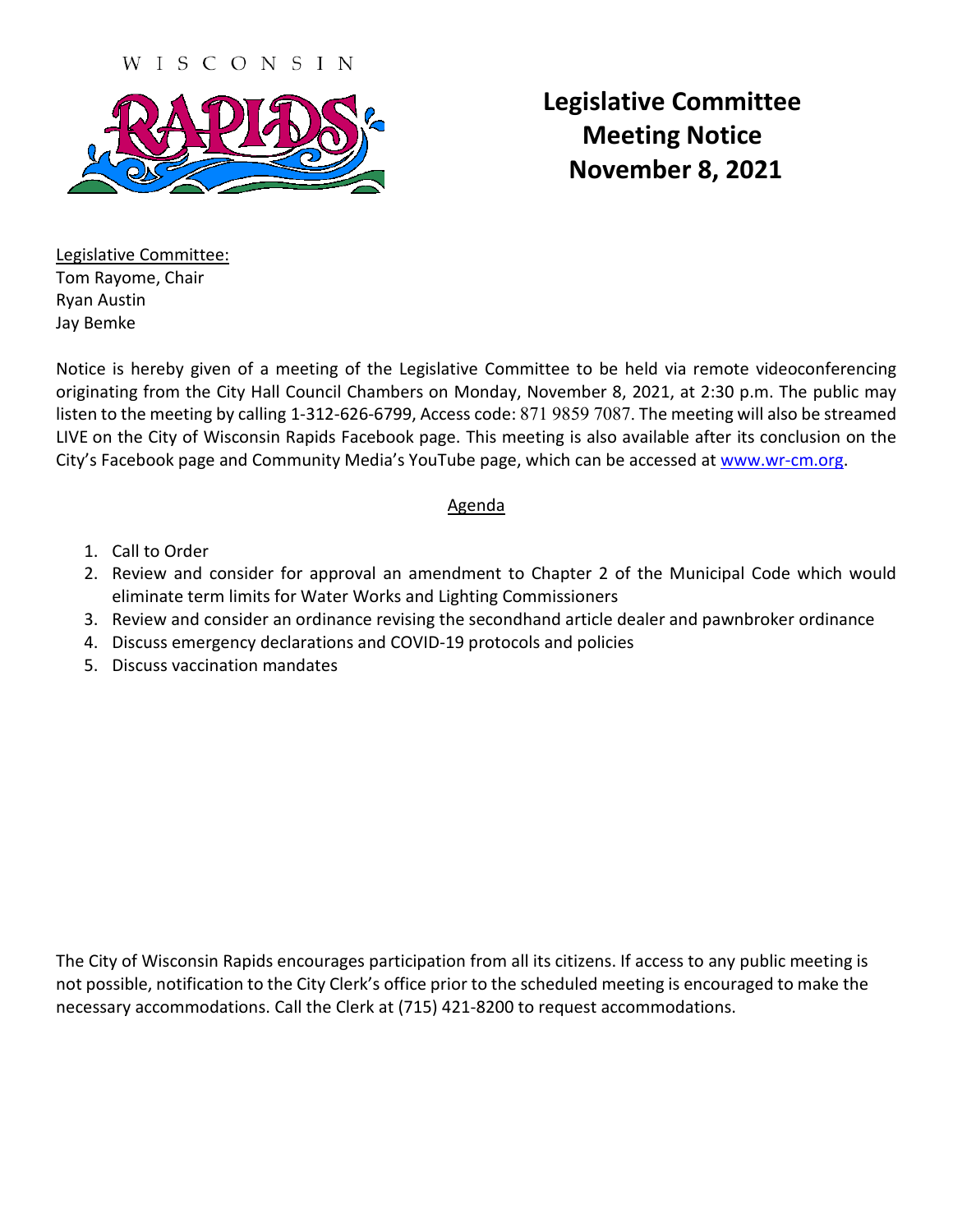#### ORDINANCE NO. MC\_\_\_\_ CITY OF WISCONSIN RAPIDS

A GENERAL ORDINANCE OF THE CITY OF WISCONSIN RAPIDS AMENDING SECTION 2.09(22)(a) OF THE MUNICIPAL CODE, ELIMINATING TERM LIMITS FOR MEMBERS OF THE WATER WORKS AND LIGHTING COMMISSION.

NOW, THEREFORE, THE COMMON COUNCIL OF THE CITY OF WISCONSIN RAPIDS DOES ORDAIN AS FOLLOWS:

- SECTION I Section 2.09(22)(a) of the Municipal Code is hereby amended to read as follows:
	- (22) Water Works and Lighting Commission
	- (a) There is hereby created a board of commissioners as provided in section 66.0805 of the Wisconsin Statutes parts of which are incorporated herein. The board shall consist of five commissioners, four of whom shall be elected by the common council for a term beginning on the first day of October. These four commissioners shall be appointed for a five-year term $_{7}$ . and commissioners may serve a maximum of two terms. The fifth commissioner shall be an Alderperson who is selected by the Common Council at the organizational meeting, for that alderperson's term in office. All commissioners shall be residents of the City of Wisconsin Rapids. The compensation of commissioners shall be determined by the common council; however, a commissioner may not receive any increase during his or her term in which the increase was granted.
- SECTION II All ordinances, or parts of ordinances, in conflict herewith are hereby repealed.
- SECTION III This ordinance shall take effect upon passage and publication.

Shane E. Blaser, Mayor

Jennifer M. Gossick, City Clerk

ADOPTED: APPROVED: PUBLISHED: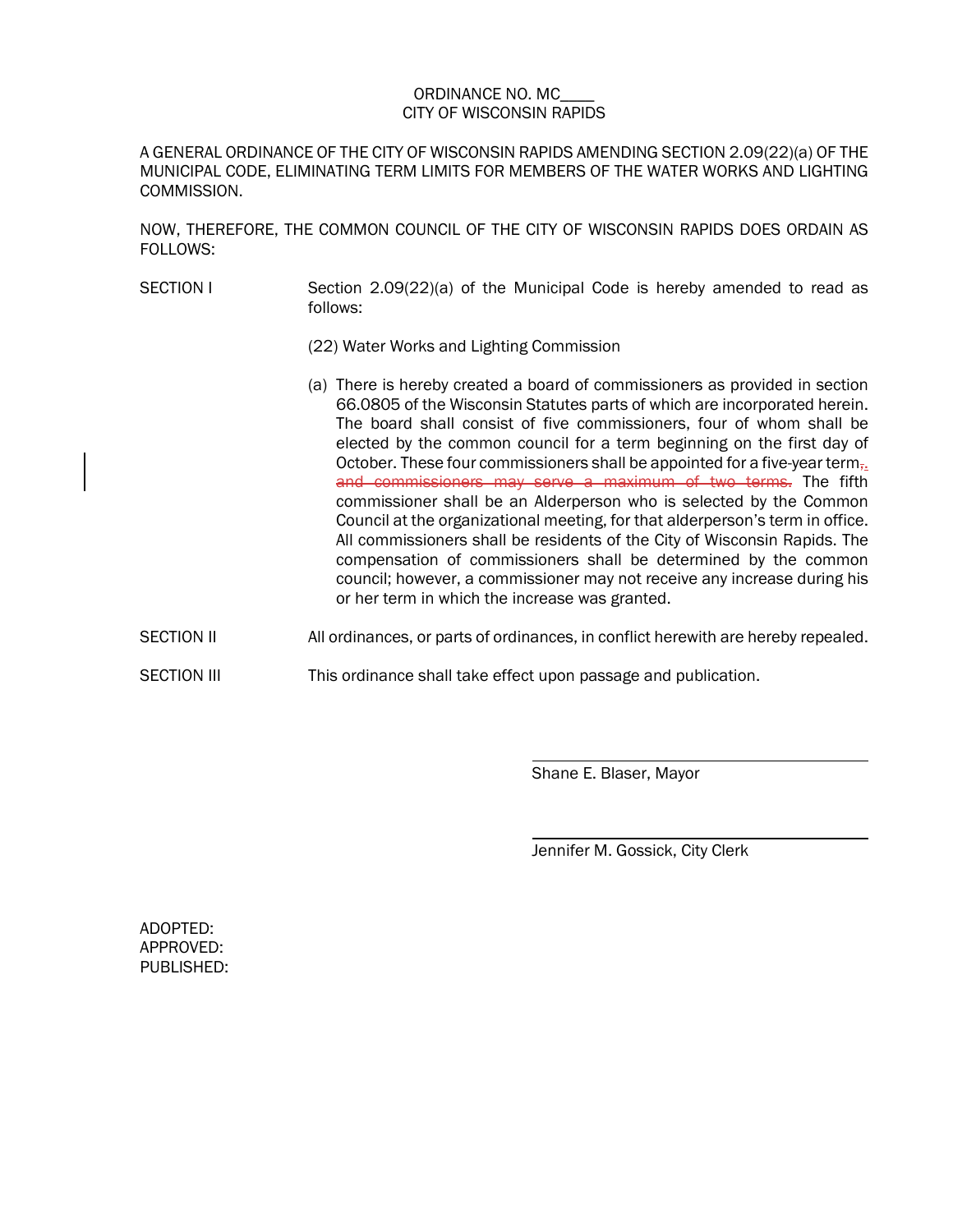### ORDINANCE NO. MC\_\_\_\_ CITY OF WISCONSIN RAPIDS

A GENERAL ORDINANCE OF THE CITY OF WISCONSIN RAPIDS REPEALING AND RECREATING SECTION 20.13 OF THE MUNICIPAL CODE REGARDING PAWNBROKERS AND SECONDHAND DEALERS

NOW, THEREFORE, THE COMMON COUNCIL OF THE CITY OF WISCONSIN RAPIDS DOES ORDAIN AS FOLLOWS:

- SECTION I Section 20.13 of the Municipal Code is hereby repealed and recreated to read as follows:
- 20.13 REGULATION OF PAWNBROKERS, SECONDHAND ARTICLE DEALERS, AND SECONDHAND JEWELRY DEALERS
- Sections 134.71 and 138.10 of the Wisconsin Statutes and subsequent amendments thereto are incorporated herein by reference.

### 20.13 PAWNBROKERS AND SECONDHAND SHOPS.

#### (1) PURPOSE.

a. The City Council finds that the services offered by pawnshops and secondhand shops provide an opportunity for individuals to readily transfer stolen property to those businesses. The Council also finds that consumer protection regulation is warranted in transactions involving these businesses. The Council further finds that pawnshops have outgrown the city's current ability to effectively or efficiently identify criminal activity related to them. The purpose of this ordinance is to prevent pawnshops and secondhand shops from being used to facilitate the commission of crimes and to assure that they comply with basic consumer protection standards, thereby protecting the public health, safety and general welfare of the citizens, and pursuant to the authority granted by section 134.71, Wis. Statutes.

b. This ordinance implements and establishes the required use of the Leads Online system to help the Police Department better regulate current and future pawnshops to decrease and stabilize costs associated with the regulation of pawnshops and secondhand shops, and to increase identification of criminal activities in pawnshops and secondhand shops through the timely collection and sharing of transaction information.

#### (2) DEFINITIONS.

#### a. "Article" means any items of value.

b. "Charitable organization" means a corporation, trust, or community chest, fund or foundation organized and operated exclusively for religious, charitable, scientific, literary or educational purposes, or for the prevention of cruelty to children or animals, no part of the net earnings of which inures to the benefit of any private shareholder or individual.

c. "Secondhand shop" means businesses that engage in the buying and selling of coins, other collectable currency, jewelry, digital media articles, and/or consumer electronics that have been previously used, rented, or leased.

d. "Customer" means a person with whom a pawnbroker or secondhand shop, or an agent thereof, engages in a transaction of purchase, sale, receipt or exchange of any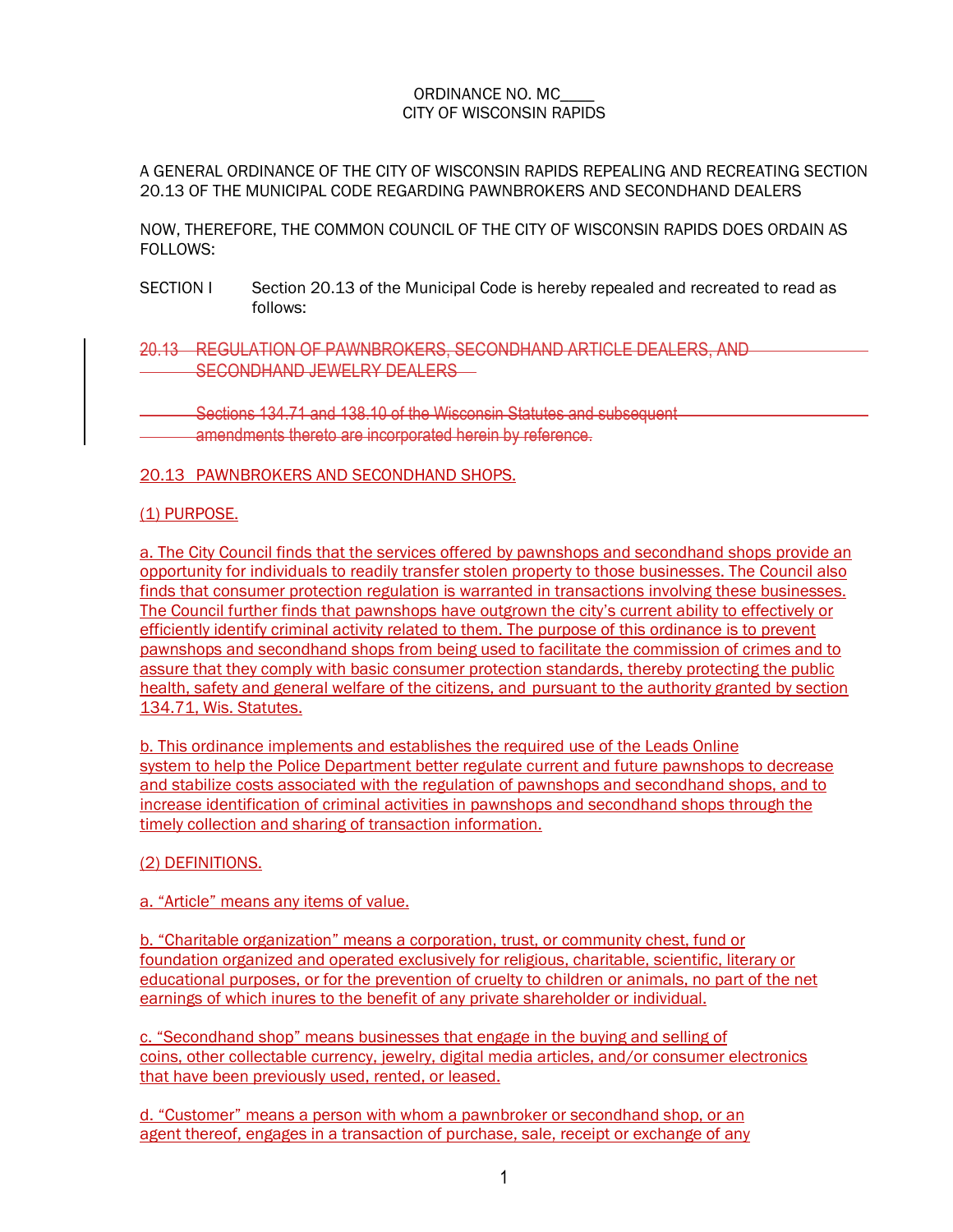#### secondhand article.

e. "Digital Media Article" means any video game, digital video disc, Blue Ray disc, compact disc, or other audio or video recording.

f. "Pawnbroker" means any person who engages in the business of lending money on the deposit or pledge of any article or purchasing any article with an expressed or implied agreement or understanding to sell it back at a subsequent time at a stipulated price. To the extent that a pawnbroker's business includes buying personal property previously used, rented, leased or selling it on consignment, the provisions of this chapter shall be applicable. A person is not acting as a pawnbroker when engaging in any of the following:

|    | Any transaction at an occasional garage or yard sale, an estate sale, a gun, knife,   |
|----|---------------------------------------------------------------------------------------|
|    | gem or antique show, or a convention.                                                 |
|    | Any transaction entered into by a person engaged in the business of junk              |
|    | collector, junk dealer, or scrap processor as described in section 70.995(2)(x), Wis. |
|    | Stats.                                                                                |
| 3. | Any transaction while operating as a charitable organization or conducting a sale.    |
|    | the proceeds of which are donated to a charitable organization.                       |
| 4  | Any transaction between a buyer of a new article and the person who sold the          |
|    | article when new that involves any of the following:                                  |
|    | a. The return of the article                                                          |
|    | b. The exchange of the article for a different, new article.                          |
| 5. | Any transaction as a purchaser of a secondhand article from a charitable              |
|    | organization if the secondhand article was a gift to the charitable organization.     |

h. "Reportable transaction" means every transaction conducted by a pawnbroker or secondhand shop in which an article or articles are received through a pawn, purchase, consignment, or trade, or in which a pawn is renewed, extended, voided, or redeemed, except:

|    | The bulk purchase or consignment of new or used articles from a retailer.          |
|----|------------------------------------------------------------------------------------|
|    | manufacturer, or wholesaler having an established permanent place of business, and |
|    | the retail sale of said articles, provided the pawnbroker or secondhand shop must  |
|    | maintain a record of such purchase or consignment that describes each item, and    |
|    | must mark each item in a manner that relates it to that transaction record.        |
| 2. | Retail and wholesale sales of articles originally received by pawn or purchase.    |
|    | and for which all applicable hold and/or redemption periods have expired.          |
| 3. | Transactions at secondhand shops where the customer transfers articles to the      |
|    | secondhand shop for in-store credit only.                                          |

i. "Secondhand" means owned by any person, except a wholesaler, retailer or licensed secondhand article dealer, immediately before the transaction at hand.

(3) INSPECTION OF ITEMS. At all times during the term of the license, the pawnbroker or secondhand shop must allow the Police Department to enter the premises where the licensed business is located, including all off-site storage facilities, during normal business hours, except in an emergency, for the purpose of inspecting such premises and inspecting the items, wares, merchandise, and records therein to verify compliance with this chapter or other applicable laws.

(4) LICENSE. No person may operate as a pawnbroker in the City of Wisconsin Rapids unless the person first obtains a pawnbroker license under this chapter.

(5) DISPLAY OF LICENSE.

Each license issued under this chapter shall be displayed in a conspicuous place visible to anyone entering a licensed premise.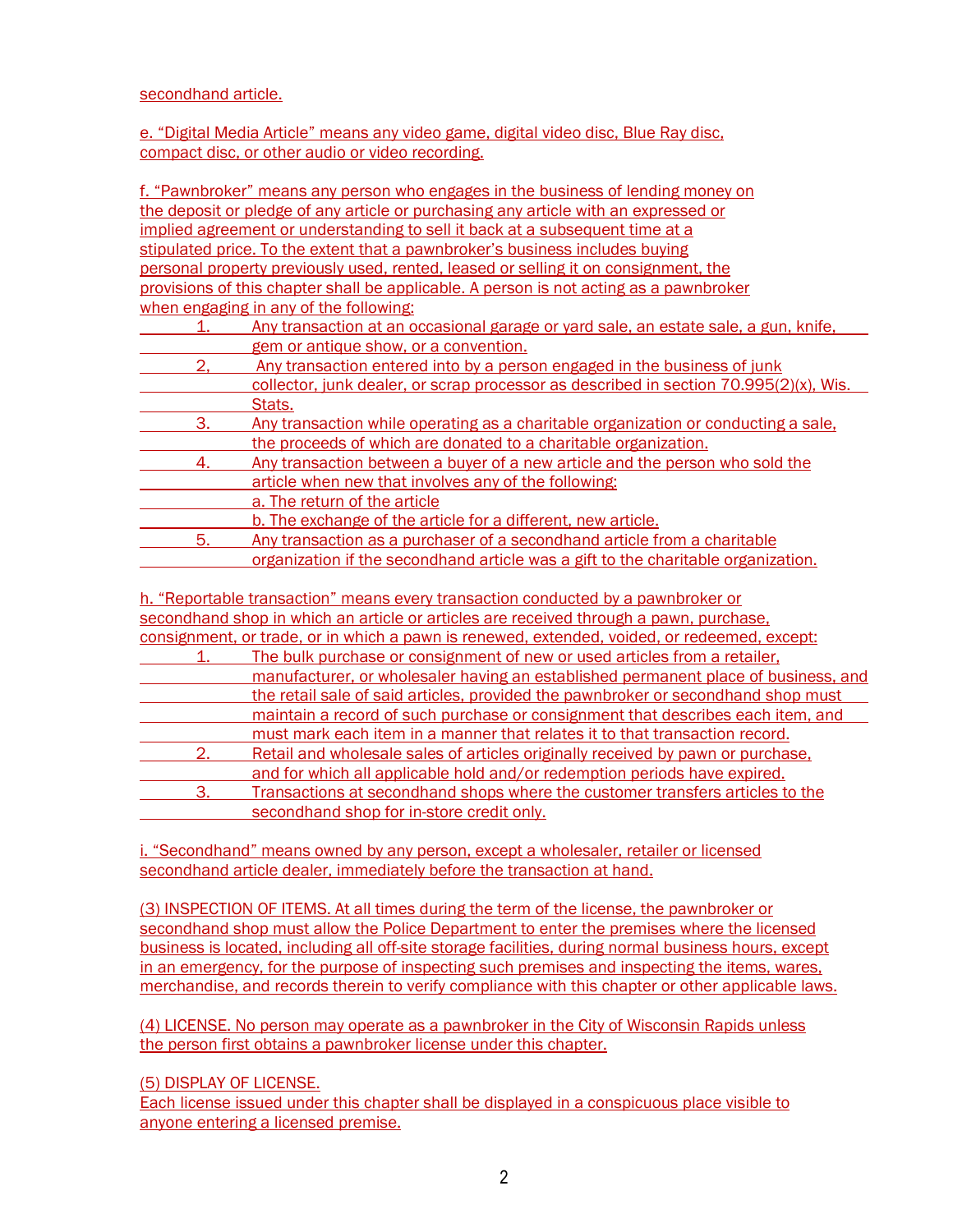(6) LICENSE APPLICATION. A person wishing to operate as a pawnbroker shall apply for a license to the city clerk. The clerk shall furnish application forms approved by the Police Department that shall require all of the following:

a. The applicant's name, place and date of birth, residence address, and residence addresses for the 10 year period prior to the date of the application.

b. The name and address of the business and of the owner of the business premises. c. Whether the applicant is a natural person, corporation, limited liability company, or partnership, and:

1. If the applicant is a corporation, the state where incorporated and the names and addresses of all officers and directors.

2. If the applicant is a partnership, the names and addresses of all partners.

3. If the applicant is a limited liability company, the names and addresses of all members.

4. The name of the manager or proprietor of the business.

5. Any other information that the clerk may reasonably require.

d. A statement as to whether the applicant, including an individual, agent, officer, director, member, partner, manager or proprietor has been convicted of any crime, statutory violation punishable by forfeiture, or county or municipal ordinance violation. If so, the applicant must furnish

information as to the time, place and offense of all such convictions.

e. Whether the applicant or any other person listed in subsection d. above has ever used or been known by a name other than the applicant's name, and if so, the name or names used and information concerning dates and places used.

f. Whether the applicant or any other person listed in subsection d. above has previously been denied or had revoked or suspended a pawnbroker license from any other governmental unit. If so, the applicant must furnish information as to the date, location, and reason for the action.

(7) INVESTIGATION OF LICENSE APPLICANT. The Police Department shall investigate each applicant and any other person listed in subsection C above for a pawnbroker license. The department shall furnish the information derived from that investigation in writing to the city clerk. The investigation shall include each agent, officer, member, partner, manager or proprietor.

(8) LICENSE ISSUANCE.

a. The City Council shall grant the license if all of the following apply:

1. The applicant, including an individual, a partner, a member of a limited liability company, a manger, a proprietor, or an officer, director, or agent of any corporate applicant, does not have an arrest or conviction record, subject to ss. 111.321, 111.322 and 111.335 of the Wisconsin Statutes.

2. The applicant provides to the city clerk a bond of \$2,500 with not less than two sureties for the observation of all municipal ordinances or state or federal laws relating to pawnbrokers. The bond must be in full force and effect at all times during the term of the license.

b. No license issued under this subsection may be transferred. c. Each license is valid from January 1 until the following December 31.

## (9) REQUIREMENTS FOR TRANSACTIONS.

a. Identification. No pawnbroker or secondhand shop may engage in a transaction of purchase, receipt, or exchange of any secondhand article from a customer without first securing adequate identification from the customer. At the time of the transaction, the pawnbroker or secondhand shop shall require the customer to present one of the following types of identification:

1. Current, valid Wisconsin's driver's license;

2. Current, valid Wisconsin identification card;

3. Current, valid photo identification card or photo driver's license issued by another state or province of Canada.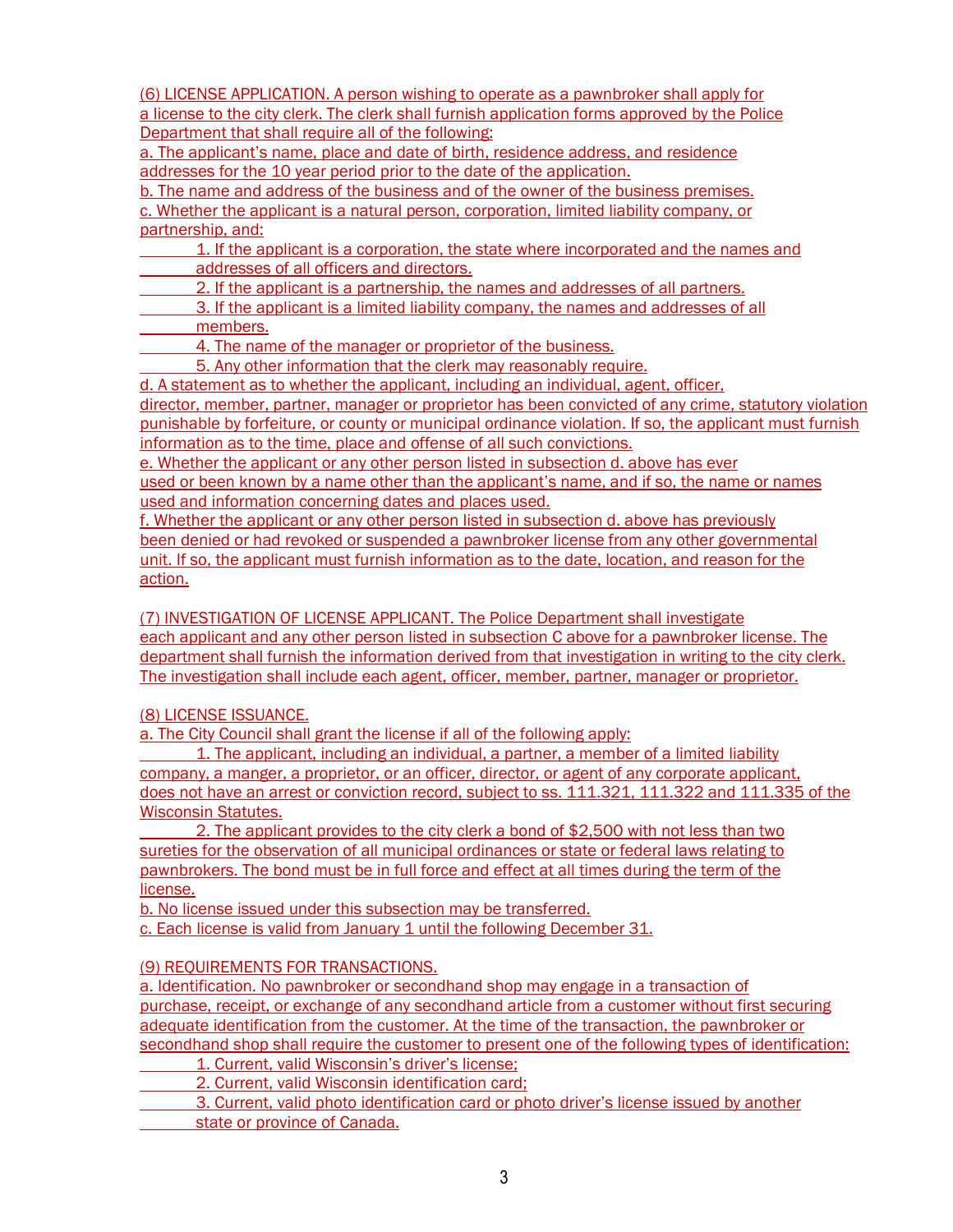b. Transactions with minors.

1. Except as provided in subsection b, 2., no pawnbroker or secondhand shop may engage in a transaction of purchase, receipt or exchange of any second hand article from any minor, defined as a person under the age of 18 years.

2. A pawnbroker or secondhand shop may engage in a transaction described under subsection b. 1, if the minor is accompanied by his or her parent or guardian at the time of the transaction and the parent or guardian signs the transaction form and provides identification as required by this section.

c. Records required. At the time of any reportable transaction other than renewals, extensions, or redemptions, every pawnbroker or secondhand shop must immediately record in English the following information by using ink or other indelible medium on forms or in a computerized record approved by the Police Department:

1. A complete and accurate description of each item, including, but not limited to any trademark, identification number, serial number, model number, brand name, or other identifying mark on such an item.

2. The purchase price, amount of money loaned upon or pledged therefore.

3. The maturity date of the transaction and the amount due, including monthly and annual interest rates and all pawn fees and charges.

4. Date, time and place the item of property was received by the pawnbroker or secondhand shop, and the unique alpha and/or numeric transaction identifier that distinguishes it from all other transactions in the pawnbroker's records.

5. Full name, current residence address, current residence telephone number, date of birth, and accurate description of the person from whom the item of property was received, including sex, height, weight, race, color of eyes, and color of hair.

6. The identification number and state of issue from any of the following forms of identification of the seller:

a. Current, valid Wisconsin Driver's license;

b. Current, valid Wisconsin identification card;

c. Current, valid photo identification card or photo driver's license issued by another state or province of Canada.

7. The signature of the person identified in the transaction.

- 8. For Renewals, extensions, and redemptions, the pawnbroker or secondhand shop shall provide the original transaction identifier, the date of the current transaction, and the type of transaction.
- 9. Record retention. Data entries shall be retained for at least 1 year from the date
- of transaction and may not be removed from the Leads Online system by a pawnbroker or secondhand shop.

10. For every secondhand article purchased, received, or exchanged by a

pawnbroker or secondhand shop from a customer off the pawnbroker's premises, or

consigned to the pawnbroker or secondhand shop for sale on their premises, the pawnbroker or secondhand shop shall keep a written inventory. In this inventory the pawnbroker or

secondhand shop shall record the name and address of each customer, the date, time and place of the transaction, and a detailed description of the article that is the subject of the

transaction. The customer shall sign his or her name on a declaration of ownership of the

secondhand article identified in the inventory and shall state he or she owns the secondhand

- article. The pawnbroker or secondhand shop shall retain an original and a duplicate of each entry and declaration of ownership relating to the purchase, receipt, or exchange of any
- secondhand article for not less than one year after the date of the transaction, except as
- provided in subsection e., and shall make duplicates of the inventory and declarations of ownership available to any law enforcement officer for inspection at any reasonable

time.

d. Holding Period

1. Except as provided in subsection d. 3, any secondhand article purchased or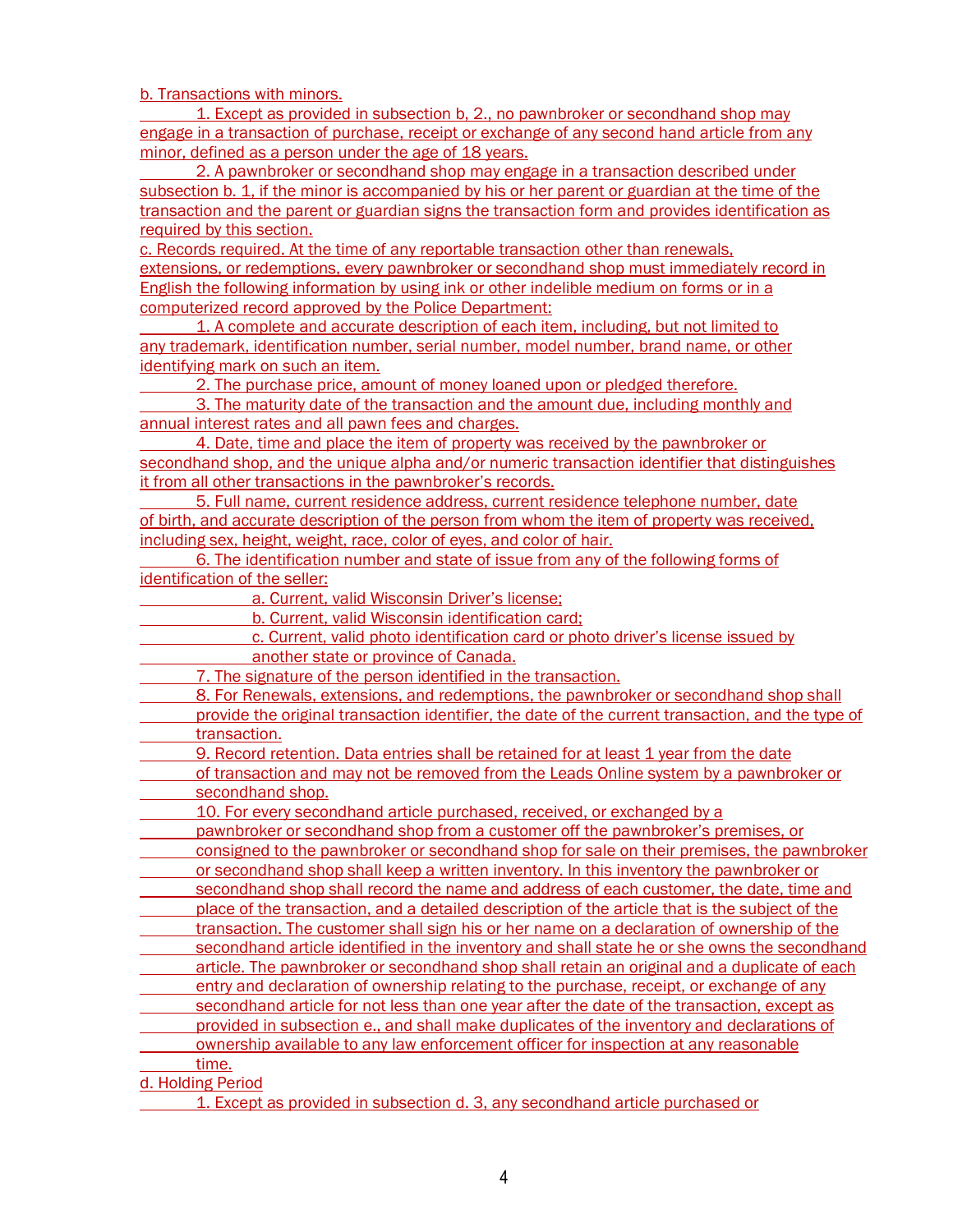- received by a pawnbroker shall be kept on the premises or other place for safekeeping for not less than 30 days after the date of purchase or receipt, unless the person known by the pawnbroker to be the lawful owner of the secondhand article redeems it.
- 2. During the period set forth in subsection d. 1., the secondhand article shall be
- held separate from saleable inventory and may not be altered in any manner. The
- pawnbroker shall permit any law enforcement officer to inspect the secondhand article
- during this period. Within 24 hours after a request of a law enforcement officer during this
- period, a pawnbroker shall make available for inspection any secondhand article which is kept off the premises for safekeeping.
- 3. Subjections d, 1 and 2. Do not apply to a secondhand article consigned to a pawnbroker or any items consigned to or sold to a secondhand shop

e. Redemption period. Any person pledging, pawning or depositing any item for security must have a minimum of 60 days from the date of that transaction to redeem the item before it may be forfeited and sold. During the 60 day holding period, items may not be removed from the licensed location. Pawnbrokers are prohibited from redeeming any item to anyone other than the person to whom the receipt was issued, to any person identified in a written and notarized authorization to redeem the property identified in the receipt, or to a person identified in writing by the pledger at the time of the initial transaction and signed by the pledger, or with the approval or the Police Department. Written authorization for release of property to persons other than the original pledger must be maintained along with the original transaction record in accordance with subsection c. 9.

f. Police order to hold property.

- 1. Investigative hold. Whenever a law enforcement officer from any agency notifies a pawnbroker or secondhand shop not to sell an item, the item must not be sold or removed from the premises. The investigative hold shall be confirmed in writing by the originating agency within 72 hours and will remain in effect for 15 days from the date of initial
- notification, or until the investigative order is canceled, or until an order to confiscate is issued, pursuant to subsection 2, whichever comes first.
	- a. Order to confiscate. If an item is identified as stolen or evidence in a criminal case, the police department may physically confiscate and remove it from
	- the shop, pursuant to a written order from the police department. b. When an item is confiscated, the person doing so shall provide
- 
- identification upon request of the pawnbroker or secondhand shop, and shall provide the pawnbroker or secondhand shop with the name and phone number of the
	- confiscating officer and the case number related to the confiscation.
		- c. When an order to confiscate is no longer necessary, the police department shall so notify the pawnbroker or secondhand shop.

g. Daily reports to police.

- 1. Pawnbrokers and secondhand shops must submit every reportable transaction to the police department daily in the following manner. Pawnbrokers and secondhand shops must provide to the police department all information required in subsection c and other required information, by uploading it from their computer to leadsonline.com. All required records must be transmitted completely and accurately after the close of business each day in accordance with standards and procedures established by the police department using procedures that address security concerns of the business and the police department. Pawnbrokers and secondhand shops must display a sign of sufficient size in a conspicuous place on the premises which informs all patrons that all transactions are reported daily to the department and Leads Online. 2. If a pawnbroker or secondhand shop fails to upload the required reports to leadsonline.com on the same day the transactions occur, it shall be charged a daily reporting
- failure fee of \$25.00 per day until the reports are properly uploaded.4. The provisions of this
- section notwithstanding, the police department may, upon presentation of extenuating
- circumstances, delay the implementation of the daily reporting penalty.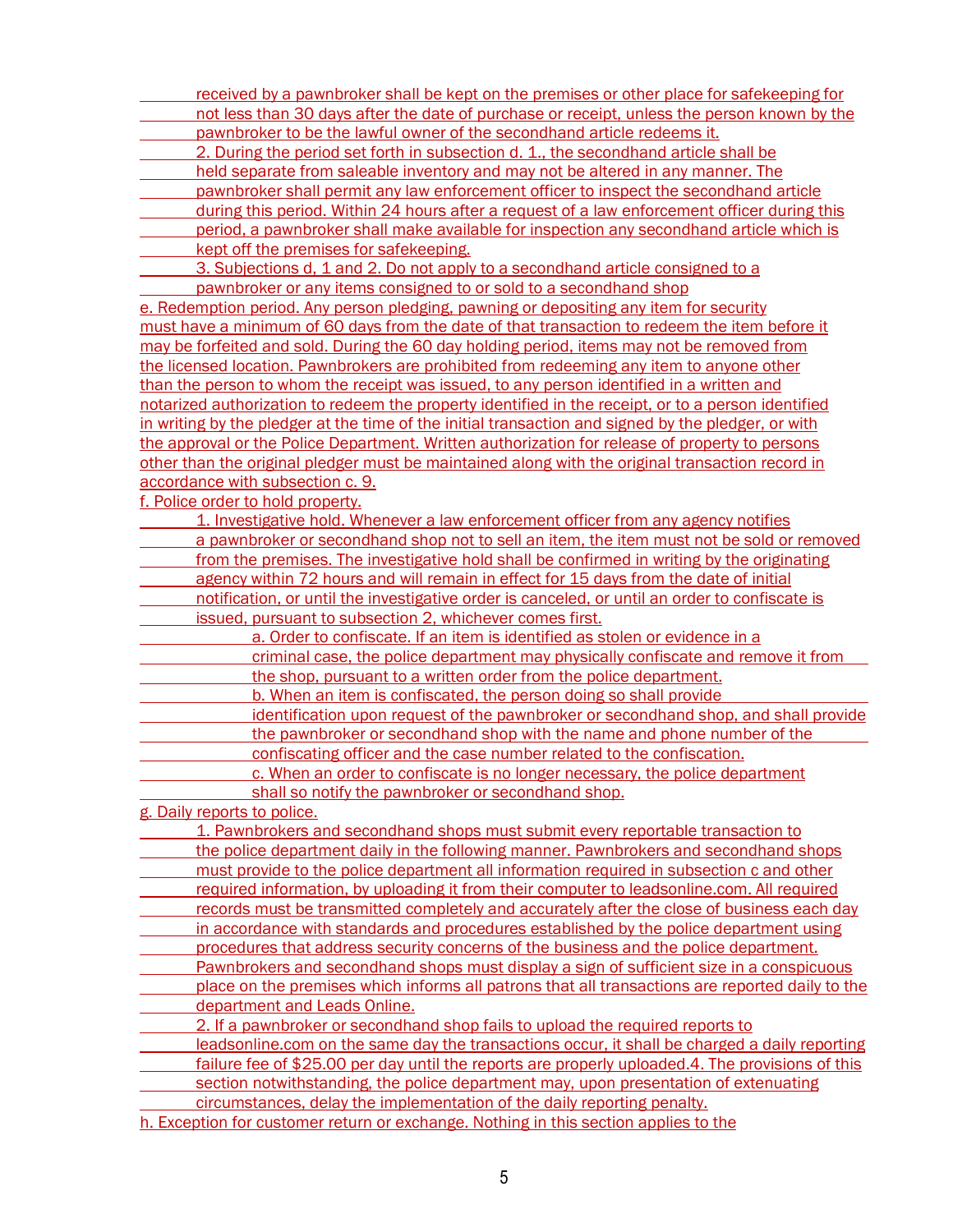return or exchange from a customer to a pawnbroker or secondhand shop of any secondhand article purchased from that establishment.

(10) RECEIPT REQUIRED. Every pawnbroker and secondhand shop must provide a receipt to the party identified in every reportable transaction and must maintain a duplicate of that receipt for 3 years. The receipt must include at least the following information: a. The name, address and telephone number of the licensed business. b. The date and time the item was received by the pawnbroker or secondhand shop. c. Whether the item was pawned or sold, or the nature of the transaction. d. An accurate description of each item received, including, but not limited to, any trademark, identification number, serial number, model number, brand name, or other identifying mark on such an item. e. The signature or unique identifier of the employee that conducted the transaction. f. The amount advanced or paid. g. The monthly and annual interest rates, including all pawn fees and charges. h. The last regular day of business by which the item must be redeemed by the pledger without risk that the item will be sold, and the amount necessary to redeem the pawned item on that date. i. The full name, residence address, residence telephone number, and date of birth of the pledger or seller. j. The identification number and state of issue from any of the following forms of identification of the seller; 1. Current, valid Wisconsin Driver's License 2. Current, valid Wisconsin identification card. 3. Current, valid photo driver's license or identification card issued by another state or province of Canada. k. Description of the pledger or seller, including approximate age, height, weight, race, color of eyes, and color of hair. l. The signature of the pledger.

(11) LABEL REQUIRED. Pawnbrokers and secondhand shops must attach a label to every item at the time it is pawned, purchased or received in inventory from any reportable transaction. Permanently recorded on this label must be the name that identifies the transaction in the shop's records, the transaction date, the name of the item and the description or the model and serial number of the items as reported to the police department, whichever is applicable, and the date the item is out of pawn or can be sold, if applicable. Labels shall not be reused.

## (12) PROHIBITED ACTS

a. No person under the age of 18 years may pawn or sell or attempt to pawn or sell goods with any pawnbroker, nor may any pawnbroker receive any goods from a person under the age of 18 years, except as permitted by section 20.17(9)(b)1.

b. No pawnbroker or secondhand shop may receive any goods from a person of unsound mind or an intoxicated person.

c. No pawnbroker or secondhand shop may receive any goods through a reportable transaction unless the seller presents identification in the form of a valid driver's license, a valid state of Wisconsin identification card, or current, valid photo driver's license or identification card issued by the state of residency of the person from whom the item was received.

d. No pawnbroker or secondhand shop may receive any item of property that possesses an altered or obliterated serial number or other identification number, or any item of property that has had its serial number removed.

e. No person may pawn, pledge, sell, consign, leave or deposit any article of property not their own, nor shall any person pawn, pledge, sell, consign, leave or deposit the property of another, whether with permission or without, nor shall any person pawn, pledge, sell, consign, leave, or deposit any article of property in which another has a security interest with any